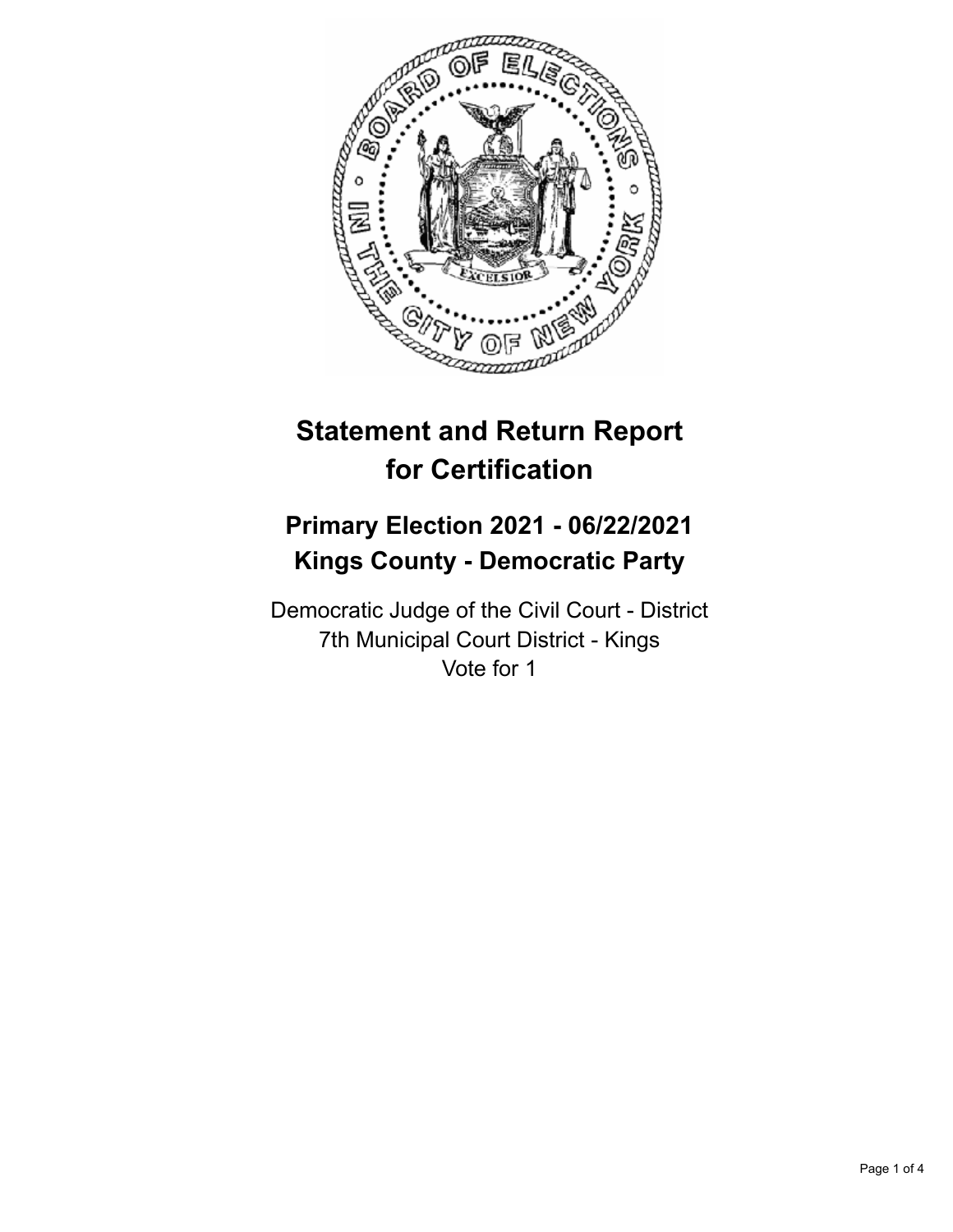

#### **Assembly District 53**

| 2,054 |
|-------|
| 0     |
| 115   |
| 25    |
| 2,194 |
| 0     |
| 2,194 |
| 751   |
| 1,025 |
|       |
|       |
| 7     |
| 1,785 |
| 409   |
|       |

#### **Assembly District 54**

| <b>PUBLIC COUNTER</b>                                    | 7,995 |
|----------------------------------------------------------|-------|
| <b>MANUALLY COUNTED EMERGENCY</b>                        | 0     |
| <b>ABSENTEE / MILITARY</b>                               | 942   |
| <b>AFFIDAVIT</b>                                         | 101   |
| <b>Total Ballots</b>                                     | 9,038 |
| Less - Inapplicable Federal/Special Presidential Ballots | 0     |
| <b>Total Applicable Ballots</b>                          | 9,038 |
| <b>KEISHA M. ALLEYNE</b>                                 | 4,484 |
| CARMEN A. PACHECO                                        | 3,227 |
| JENNA BIMBI (WRITE-IN)                                   |       |
| LOLA WATERMAN (WRITE-IN)                                 | 1     |
| THOMAS SAVELL (WRITE-IN)                                 |       |
| UNATTRIBUTABLE WRITE-IN (WRITE-IN)                       | 31    |
| <b>Total Votes</b>                                       | 7,745 |
| Unrecorded                                               | 1,293 |

**Assembly District 55**

| PUBLIC COUNTER                                           | 1,087          |
|----------------------------------------------------------|----------------|
| <b>MANUALLY COUNTED EMERGENCY</b>                        |                |
| ABSENTEE / MILITARY                                      | 79             |
| AFFIDAVIT                                                | $\overline{2}$ |
| <b>Total Ballots</b>                                     | 1,169          |
| Less - Inapplicable Federal/Special Presidential Ballots | 0              |
| <b>Total Applicable Ballots</b>                          | 1,169          |
| <b>KEISHAM, ALLEYNE</b>                                  | 715            |
| CARMEN A. PACHECO                                        | 300            |
| CLARK CANT (WRITE-IN)                                    |                |
| LOLA WATERMAN (WRITE-IN)                                 | 1              |
| UNATTRIBUTABLE WRITE-IN (WRITE-IN)                       |                |
| <b>Total Votes</b>                                       | 1,018          |
| Unrecorded                                               | 151            |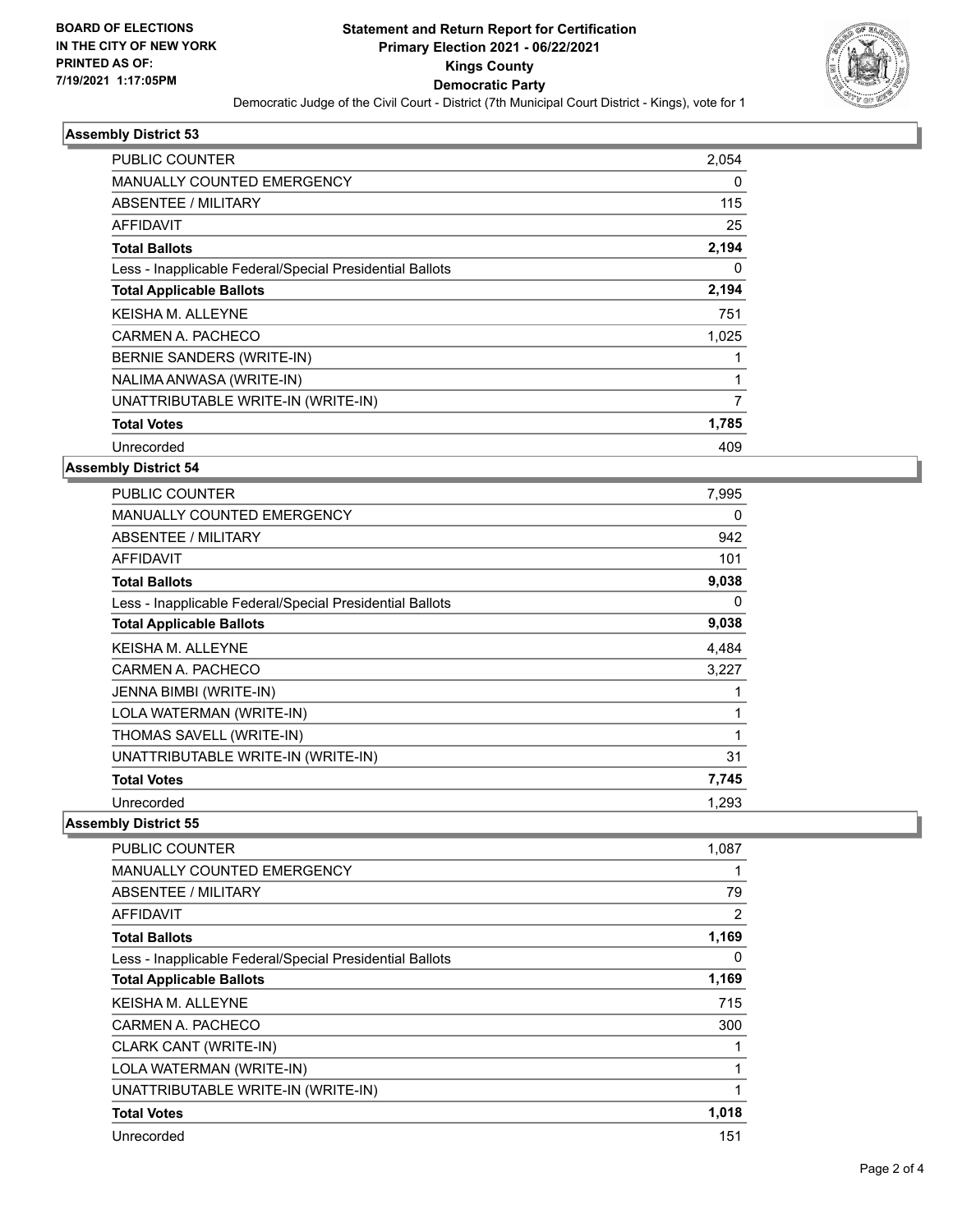

#### **Assembly District 60**

| PUBLIC COUNTER                                           | 8,966        |
|----------------------------------------------------------|--------------|
| MANUALLY COUNTED EMERGENCY                               | 0            |
| ABSENTEE / MILITARY                                      | 739          |
| <b>AFFIDAVIT</b>                                         | 59           |
| <b>Total Ballots</b>                                     | 9,764        |
| Less - Inapplicable Federal/Special Presidential Ballots | 0            |
| <b>Total Applicable Ballots</b>                          | 9,764        |
| <b>KEISHAM. ALLEYNE</b>                                  | 6,877        |
| CARMEN A. PACHECO                                        | 1,781        |
| ADENIKE OLANEVAJIN (WRITE-IN)                            | 1            |
| CHARLES BARON (WRITE-IN)                                 | 1            |
| ERICK BRAGG (WRITE-IN)                                   | 1            |
| INGA O'NEAL (WRITE-IN)                                   | 1            |
| KIM ELLIS (WRITE-IN)                                     | 1            |
| LOLA WATERMAN (WRITE-IN)                                 | $\mathbf{1}$ |
| UNATTRIBUTABLE WRITE-IN (WRITE-IN)                       | 13           |
| <b>Total Votes</b>                                       | 8,677        |
| Unrecorded                                               | 1,087        |